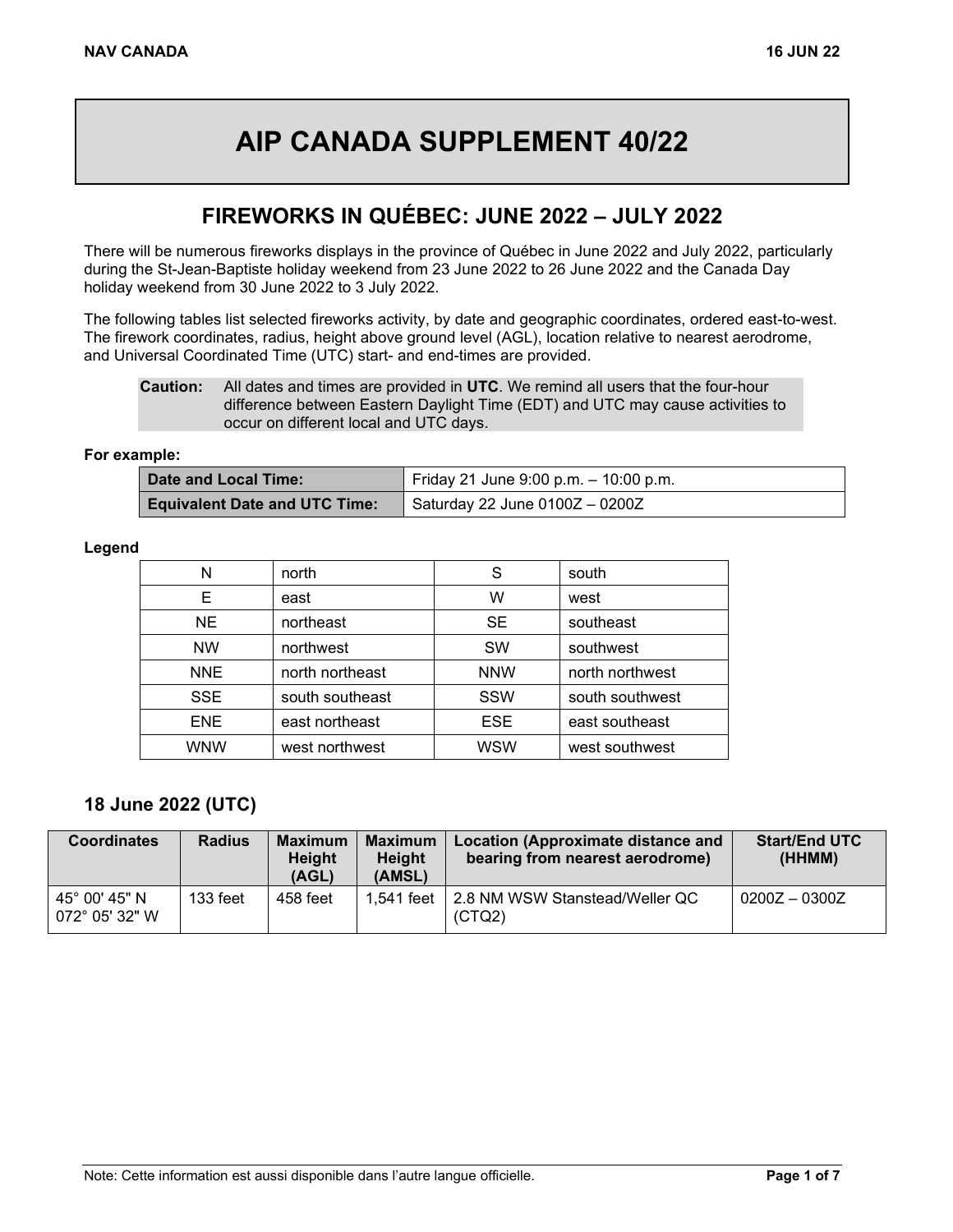## **19 June 2022 (UTC)**

| <b>Coordinates</b>              | <b>Radius</b> | <b>Maximum</b><br>Height<br>(AGL) | <b>Maximum</b><br>Height<br>(AMSL) | <b>Location (Approximate distance and</b><br>bearing from nearest aerodrome) | <b>Start/End UTC</b><br>(HHMM) |
|---------------------------------|---------------|-----------------------------------|------------------------------------|------------------------------------------------------------------------------|--------------------------------|
| 45° 10' 00" N<br>073° 31' 18" W | 427 feet      | 611 feet                          | 808 feet                           | 3.6 NM SSE St-Michel-de-Napierville<br>QC (CMN3)                             | $0145Z - 0245Z$                |
| 45° 23' 49" N<br>073° 34' 14" W | 198 feet      | 198 feet                          | 264 feet                           | 5 NM N St-Mathieu-de-Laprairie QC<br>(CML8)                                  | $0200Z - 0210Z$                |

## **24 June 2022 (UTC)**

| <b>Coordinates</b>              | <b>Radius</b> | <b>Maximum</b><br>Height<br>(AGL) | <b>Maximum</b><br>Height<br>(AMSL) | <b>Location (Approximate distance and</b><br>bearing from nearest aerodrome) | <b>Start/End UTC</b><br>(HHMM) |
|---------------------------------|---------------|-----------------------------------|------------------------------------|------------------------------------------------------------------------------|--------------------------------|
| 46° 33' 11" N<br>075° 21' 26" W | 221 feet      | 763 feet                          | 1,550 feet                         | 2.0 NM NE Lac-des-Écorces/Heliport<br>Belle-Île QC (Heli) (CDE2)             | $0300Z - 0400Z$                |
| 45° 19' 31" N<br>072° 47' 39" W | 433 feet      | 611 feet                          | 939 feet                           | 3.0 NM NNW Bromont (Roland<br>Désourdy) QC (CZBM)                            | $0200Z - 0300Z$                |
| 45° 46' 02" N<br>072° 59' 23" W | 427 feet      | 611 feet                          | 709 feet                           | 10 NM NNE St-Hyacinthe QC (CSU3)                                             | $0200Z - 0300Z$                |
| 45° 20' 22" N<br>073° 09' 28" W | 541 feet      | 763 feet                          | 960 feet                           | 6 NM ENE St-Jean QC (CYJN)                                                   | $0200Z - 0300Z$                |
| 45° 18' 15" N<br>073° 14' 53" W | 427 feet      | 611 feet                          | 709 feet                           | 1.53 NM E St-Jean QC (CYJN)                                                  | $0200Z - 0300Z$                |
| 45° 42' 56" N<br>074° 04' 53" W | 427 feet      | 611 feet                          | 873 feet                           | 2.8 NM NNW Montréal Intl (Mirabel)<br>QC (CYMX)                              | $0300Z - 0400Z$                |
| 46° 30' 21" N<br>071° 22' 06" W | 427 feet      | 611 feet                          | 1,038 feet                         | 8 NM W St-Lambert-de-Lauzon QC<br>(CST7)                                     | $0200Z - 0300Z$                |
| 45° 40' 44" N<br>073° 11' 22" W | 177 feet      | 611 feet                          | 644 feet                           | 6 NM NE St-Mathieu-de-Beloeil (Gilles<br>Beaudet) QC (CSB3)                  | $0200Z - 0300Z$                |
| 45° 24' 37" N<br>073° 00' 55" W | 312 feet      | 458 feet                          | 589 feet                           | 1.94 NM SSE Rougemont QC (CTY5)                                              | $0200Z - 0300Z$                |
| 45° 38' 57" N<br>073° 17' 31" W | 89 feet       | 305 feet                          | 436 feet                           | 4.3 NM NNW St-Mathieu-de-Beloeil<br>(Gilles Beaudet) QC (CSB3)               | $0200Z - 0300Z$                |
| 46° 25' 24" N<br>072° 36' 08" W | 221 feet      | 763 feet                          | 993 feet                           | 1.41 NM SE St-Louis-de-France QC<br>(CSJ5)                                   | $0200Z - 0300Z$                |
| 45° 50' 42" N<br>073° 45' 13" W | 656 feet      | 916 feet                          | 1,146 feet                         | 5.2 NM SW St-Esprit QC (CES2)                                                | $0200Z - 0300Z$                |
| 45° 34' 11" N<br>073° 11' 50" W | 177 feet      | 611 feet                          | 644 feet                           | 2.1 NM SE St-Mathieu-de-Beloeil<br>(Gilles Beaudet) QC (CSB3)                | $0200Z - 0300Z$                |
| 47° 55' 00" N<br>069° 30' 32" W | 541 feet      | 763 feet                          | 829 feet                           | 4.3 NM NE Rivière-du-Loup QC (Heli)<br>(CSS2)                                | $0200Z - 0300Z$                |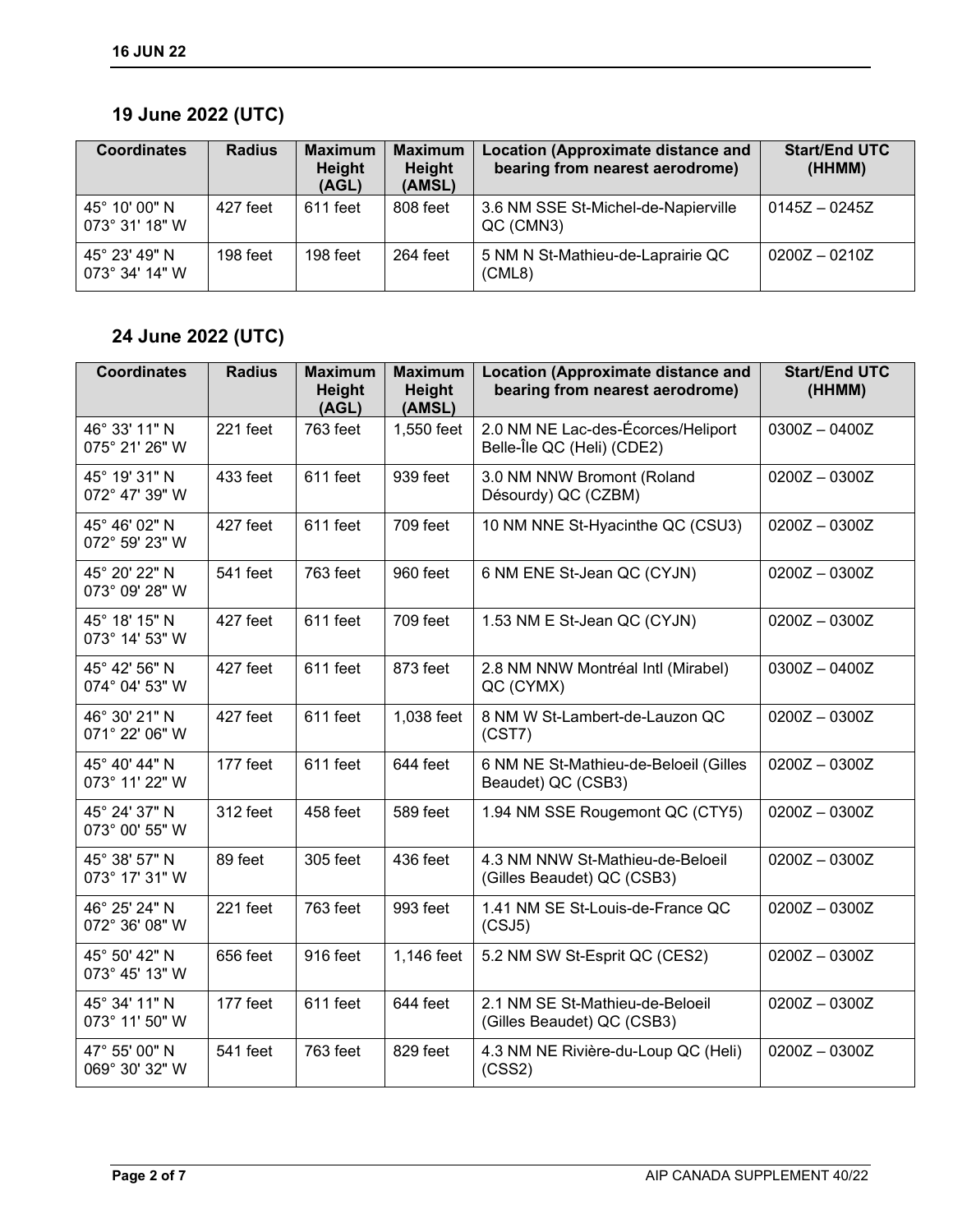# **24 June 2022 (UTC) (cont'd)**

| <b>Coordinates</b>              | <b>Radius</b> | <b>Maximum</b><br><b>Height</b><br>(AGL) | <b>Maximum</b><br><b>Height</b><br>(AMSL) | <b>Location (Approximate distance and</b><br>bearing from nearest aerodrome)            | <b>Start/End UTC</b><br>(HHMM) |
|---------------------------------|---------------|------------------------------------------|-------------------------------------------|-----------------------------------------------------------------------------------------|--------------------------------|
| 46° 01' 55" N<br>074° 03' 20" W | 427 feet      | 611 feet                                 | 1,726 feet                                | 11 NM SE Ste-Agathe (AIM) QC (Heli)<br>(CSV2)                                           | $0200Z - 0300Z$                |
| 46° 09' 42" N<br>073° 25' 59" W | 312 feet      | 458 feet                                 | 917 feet                                  | 3.2 NM NNE Lourdes-de-Joliette QC<br>(CSE3)                                             | $0130Z - 0230Z$                |
| 45° 59' 54" N<br>072° 20' 30" W | 312 feet      | 458 feet                                 | 720 feet                                  | 9 NM NNE Drummondville QC (CSC3)                                                        | $0215Z - 0315Z$                |
| 45° 13' 22" N<br>073° 44' 13" W | 427 feet      | 611 feet                                 | 775 feet                                  | 7 NM WNW St-Michel-de-Napierville<br>QC (CMN3)                                          | $0305Z - 0405Z$                |
| 45° 57' 53" N<br>072° 40' 39" W | 541 feet      | 763 feet                                 | 927 feet                                  | 14 NM NW Drummondville QC (CSC3)                                                        | $0230Z - 0330Z$                |
| 45° 57' 32" N<br>072° 51' 27" W | 656 feet      | 916 feet                                 | 982 feet                                  | 8 NM ESE Sorel QC (CSY3)                                                                | $0200Z - 0300Z$                |
| 45° 40' 12" N<br>073° 03' 07" W | 427 feet      | 611 feet                                 | 742 feet                                  | 4 NM N St-Hyacinthe QC (CSU3)                                                           | $0130Z - 0230Z$                |
| 45° 51' 32" N<br>073° 14' 33" W | 476 feet      | 763 feet                                 | 795 feet                                  | 11 NM SSE Joliette/St-Thomas QC<br>(CJO2)                                               | $0200Z - 0300Z$                |
| 45° 52' 57" N<br>073° 16' 16" W | 574 feet      | 916 feet                                 | 982 feet                                  | 9 NM SSE Joliette/St-Thomas QC<br>(CJO2)                                                | $0200Z - 0300Z$                |
| 45° 35' 57" N<br>073° 25' 23" W | 427 feet      | 611 feet                                 | 677 feet                                  | 4 NM NE Montréal/Longueuil (Centre<br>Hospitalier Pierre-Boucher) QC (Heli)<br>(CCH5)   | $0200Z - 0300Z$                |
| 45° 36' 25" N<br>073° 26' 47" W | 427 feet      | 611 feet                                 | 677 feet                                  | 4 NM NNE Montréal/Longueuil (Centre<br>Hospitalier Pierre-Boucher) QC (Heli)<br>(CCH5)  | $0200Z - 0300Z$                |
| 45° 35' 35" N<br>073° 25' 51" W | 312 feet      | 458 feet                                 | 556 feet                                  | 2.6 NM NE Montréal/Longueuil (Centre<br>Hospitalier Pierre-Boucher) QC (Heli)<br>(CCH5) | $0200Z - 0300Z$                |
| 45° 37' 54" N<br>073° 26' 32" W | 262 feet      | 305 feet                                 | 371 feet                                  | 5 NM ESE Montreal East (AIM) QC<br>(Heli) (CSH9)                                        | $0200Z - 0300Z$                |
| 45° 35' 16" N<br>073° 27' 18" W | 426 feet      | 611 feet                                 | 677 feet                                  | 3 NM NNE Montréal/Longueuil (Centre<br>Hospitalier Pierre-Boucher) QC (Heli)<br>(CCH5)  | $0200Z - 0300Z$                |
| 45° 35' 19" N<br>073° 25' 37" W | 541 feet      | 763 feet                                 | 829 feet                                  | 3 NM NE Montréal/Longueuil (Centre<br>Hospitalier Pierre-Boucher) QC (Heli)<br>(CCH5)   | $0200Z - 0300Z$                |
| 45° 49' 49" N<br>072° 33' 50" W | 656 feet      | 763 feet                                 | 1,025 feet                                | 7 NM W Drummondville QC (CSC3)                                                          | $0200Z - 0300Z$                |
| 45° 28' 56" N<br>073° 48' 32" W | 427 feet      | 611 feet                                 | 742 feet                                  | 3 NM WNW Montréal/Pierre Elliott<br>Trudeau Intl QC (CYUL)                              | $0200Z - 0300Z$                |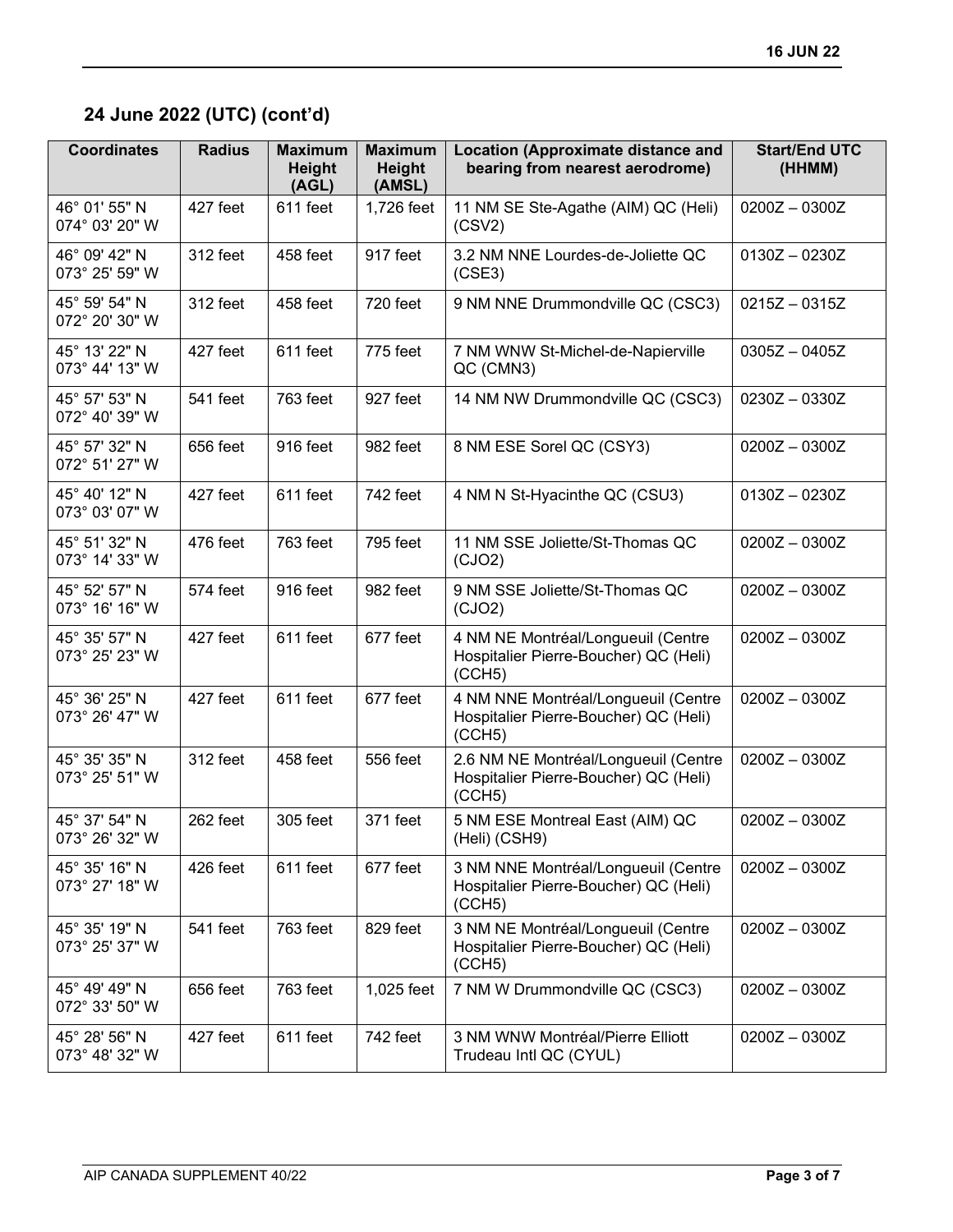## **24 June 2022 (UTC) (cont'd)**

| <b>Coordinates</b>                       | <b>Radius</b> | <b>Maximum</b><br><b>Height</b><br>(AGL) | <b>Maximum</b><br><b>Height</b><br>(AMSL) | <b>Location (Approximate distance and</b><br>bearing from nearest aerodrome) | <b>Start/End UTC</b><br>(HHMM) |
|------------------------------------------|---------------|------------------------------------------|-------------------------------------------|------------------------------------------------------------------------------|--------------------------------|
| 46° 03' 05" N<br>$073^{\circ}$ 26' 46" W | 990 feet      | 990 feet                                 | 1,187 feet                                | 2.3 NM E Joliette QC (CSG3)                                                  | $0230Z - 0245Z$                |
| 45° 33' 23" N<br>073° 53' 36" W          | 660 feet      | 660 feet                                 | 758 feet                                  | 6 NM W Montréal/Laval (Artopex Plus)<br>QC (Heli) (CLP2)                     | $0200Z - 0215Z$                |
| 45° 47' 25" N<br>073° 59' 20" W          | 825 feet      | 825 feet                                 | 1,153 feet                                | 2.0 NM ENE St-Jérôme (Hydro-<br>Québec) QC (Heli) (CSZ6)                     | $0215Z - 0230Z$                |
| 45° 31' 37" N<br>073° 59' 29" W          | 660 feet      | 660 feet                                 | 857 feet                                  | 5 NM N Montréal/Heliport Senneville<br>QC (Heli) (CHS5)                      | $0200Z - 0210Z$                |
| 45° 41' 28" N<br>073° 38' 23" W          | 990 feet      | 990 feet                                 | 1,056 feet                                | 2.6 NM WSW Montréal/Passport<br>Hélico QC (Heli) (CPP8)                      | $0200Z - 0210Z$                |
| 45° 53' 57" N<br>074° 09' 27" W          | 825 feet      | 825 feet                                 | 1,546 feet                                | 8 NM NNW St-Jérôme QC (CSN3)                                                 | $0230Z - 0245Z$                |
| 45° 37' 13" N<br>073° 51' 50" W          | 825 feet      | 825 feet                                 | 956 feet                                  | 5 NM SSE Montréal (Bell) QC (Heli)<br>(CSW5)                                 | $0245Z - 0255Z$                |
| 45° 29' 13" N<br>073° 53' 07" W          | 825 feet      | 825 feet                                 | 956 feet                                  | 4 NM ENE Montréal/Heliport<br>Senneville QC (Heli) (CHS5)                    | $0200Z - 0210Z$                |
| 45° 39' 41" N<br>073° 46' 59" W          | 825 feet      | 825 feet                                 | 956 feet                                  | 5 NM N Montréal/Laval (Artopex Plus)<br>QC (Heli) (CLP2)                     | $0200Z - 0210Z$                |
| 45° 18' 13" N<br>$073^{\circ}$ 44' 19" W | 660 feet      | 660 feet                                 | 791 feet                                  | 7 NM W St-Mathieu-de-Laprairie QC<br>(CML8)                                  | $0200Z - 0210Z$                |

## **25 June 2022 (UTC)**

| <b>Coordinates</b>                       | <b>Radius</b> | <b>Maximum</b><br>Height<br>(AGL) | <b>Maximum</b><br><b>Height</b><br>(AMSL) | <b>Location (Approximate distance and</b><br>bearing from nearest aerodrome)                        | <b>Start/End UTC</b><br>(HHMM) |
|------------------------------------------|---------------|-----------------------------------|-------------------------------------------|-----------------------------------------------------------------------------------------------------|--------------------------------|
| 45° 23' 55" N<br>$075^{\circ}$ 51' 41" W | 541 feet      | 763 feet                          | 993 feet                                  | 9 NM NW Ottawa/Macdonald-Cartier<br>Intl ON (CYOW) and 5 NM ESE<br>Constance Lake ON (Water) (CNQ5) | $0200Z - 0300Z$                |
| 45° 43' 35" N<br>$072^{\circ}$ 44' 19" W | 656 feet      | 916 feet                          | 1,146 feet                                | 7 NM NE St-Dominique QC (CSS4)                                                                      | $0230Z - 0330Z$                |
| 46° 06' 44" N<br>$072^{\circ}$ 22' 11" W | 177 feet      | $611$ feet                        | 873 feet                                  | 13 NM SE Nicolet QC (Heli) (CSK9)                                                                   | $0230Z - 0330Z$                |
| 45° 44' 18" N<br>$073^{\circ}$ 26' 29" W | $221$ feet    | 763 feet                          | 796 feet                                  | 7 NM E Montréal/Passport Hélico QC<br>(Heli) (CPP8)                                                 | $0200Z - 0300Z$                |
| 45° 12' 14" N<br>$072^{\circ}$ 43' 23" W | 427 feet      | $611$ feet                        | 1,005 feet                                | 5 NM S Bromont (Roland Désourdy)<br>QC (CZBM)                                                       | $0215Z - 0315Z$                |
| 45° 18' 00" N<br>$072^{\circ}$ 19' 04" W | $213$ feet    | 305 feet                          | 1,158 feet                                | 6 NM NW Magog/Lessard QC (Heli)<br>(CLS5)                                                           | $0100Z - 0200Z$                |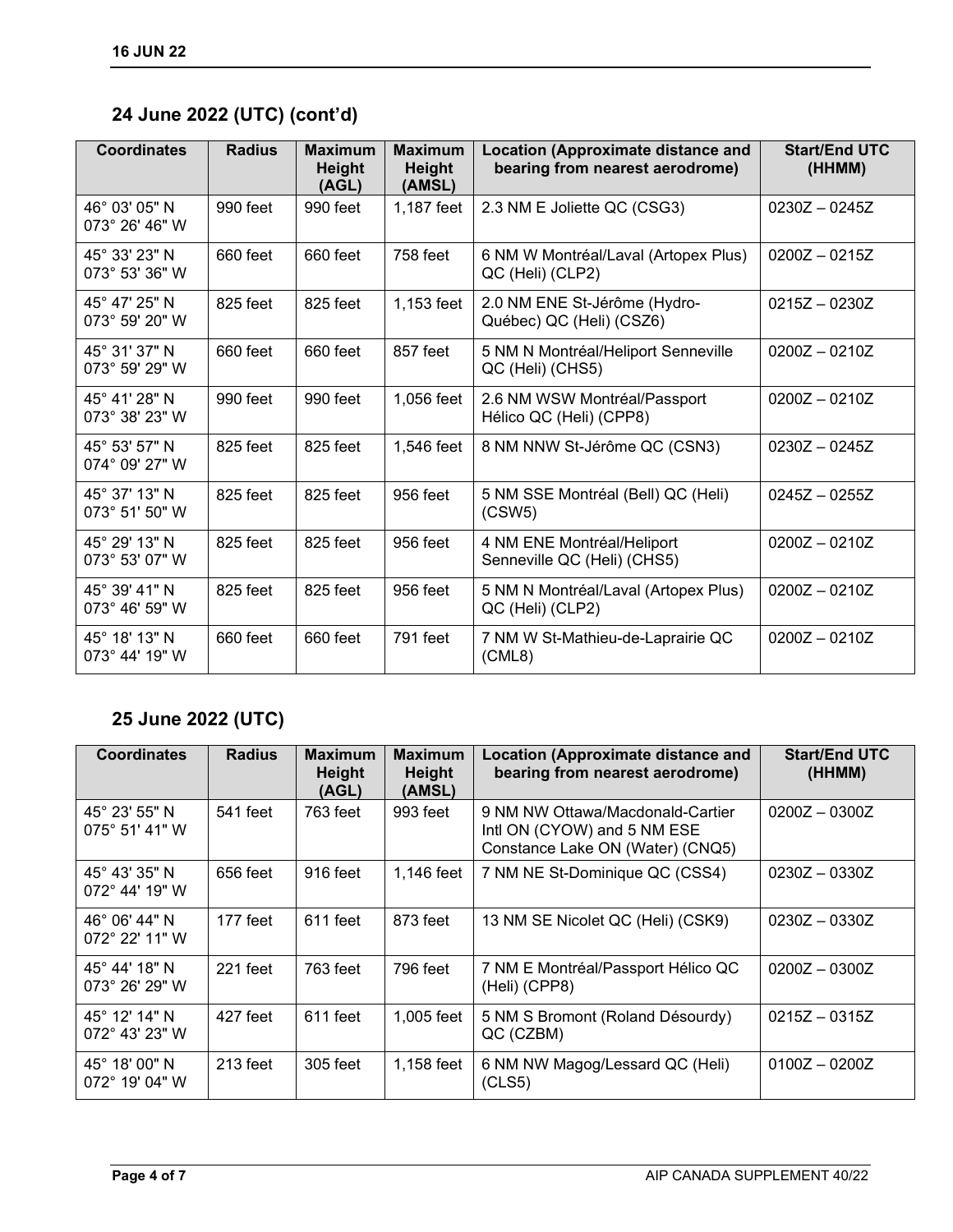# **25 June 2022 (UTC) (cont'd)**

| <b>Coordinates</b>              | <b>Radius</b> | <b>Maximum</b><br><b>Height</b><br>(AGL) | <b>Maximum</b><br><b>Height</b><br>(AMSL) | <b>Location (Approximate distance and</b><br>bearing from nearest aerodrome)           | <b>Start/End UTC</b><br>(HHMM) |
|---------------------------------|---------------|------------------------------------------|-------------------------------------------|----------------------------------------------------------------------------------------|--------------------------------|
| 45° 32' 53" N<br>073° 13' 46" W | 427 feet      | 611 feet                                 | 677 feet                                  | 2.6 NM S St-Mathieu-de-Beloeil (Gilles<br>Beaudet) QC (CSB3)                           | $0200Z - 0300Z$                |
| 45° 06' 49" N<br>072° 36' 56" W | 427 feet      | 611 feet                                 | 1,234 feet                                | 10 NM NW Mansonville QC (CSK4)                                                         | $0130Z - 0230Z$                |
| 45° 46' 40" N<br>073° 21' 33" W | 427 feet      | 611 feet                                 | 644 feet                                  | 10 NM E Montréal/Passport Hélico QC<br>(Heli) (CPP8)                                   | $0200Z - 0300Z$                |
| 46° 06' 43" N<br>074° 00' 07" W | 177 feet      | 611 feet                                 | 1,792 feet                                | 11 NM NW Rawdon/Camping<br>Pontbriand (Hydro) QC (CCP5)                                | $0200Z - 0230Z$                |
| 45° 44' 09" N<br>074° 08' 06" W | 131 feet      | 458 feet                                 | 983 feet                                  | 5 NM NW Montréal Intl (Mirabel) QC<br>(CYMX) and 4 NM WSW St-Jérôme<br>QC (CSN3)       | $0200Z - 0300Z$                |
| 48° 21' 06" N<br>067° 13' 28" W | 427 feet      | 611 feet                                 | 1,061 feet                                | 2.7 NM NE Causapscal QC (CTF3)                                                         | $0200Z - 0300Z$                |
| 45° 20' 52" N<br>072° 31' 10" W | 427 feet      | 611 feet                                 | 1,300 feet                                | 10 NM E Bromont (Roland Désourdy)<br>QC (CZBM) and 3 NM E Shefford QC<br>(Heli) (CSC4) | $0230Z - 0330Z$                |
| 48° 10' 32" N<br>065° 59' 32" W | 541 feet      | 763 feet                                 | 829 feet                                  | 18 NM ENE Charlo NB (CYCL)                                                             | $0200Z - 0300Z$                |
| 46° 19' 51" N<br>071° 24' 52" W | 541 feet      | 763 feet                                 | 1,452 feet                                | 13 NM NE St-Ferdinand QC (CSH5)                                                        | $0115Z - 0215Z$                |
| 45° 22' 38" N<br>073° 35' 41" W | 656 feet      | 916 feet                                 | 1,014 feet                                | 4 NM N St-Mathieu-de-la-Prairie QC<br>(CML8)                                           | $0145Z - 0245Z$                |
| 45° 23' 59" N<br>072° 42' 16" W | 656 feet      | 916 feet                                 | 1,290 feet                                | 2.7 NM E Granby/Artopex Plus QC<br>(Heli) (CTR4)                                       | $0215Z - 0315Z$                |
| 45° 40' 11" N<br>073° 45' 45" W | 990 feet      | 990 feet                                 | 1,121 feet                                | 5 NM N Montréal/Laval (Artopex Plus)<br>QC (Heli) (CLP2)                               | $0200Z - 0215Z$                |
| 45° 31' 53" N<br>073° 56' 35" W | 198 feet      | 198 feet                                 | 296 feet                                  | 5 NM NNE Montréal/Heliport<br>Senneville QC (Heli) (CHS5)                              | $0200Z - 0210Z$                |
| 45° 36' 06" N<br>073° 39' 21" W | 990 feet      | 990 feet                                 | 1,154 feet                                | 4 NM E Montréal/Laval (Artopex Plus)<br>QC (Heli) (CLP2)                               | $0230Z - 0245Z$                |
| 45° 57' 16" N<br>074° 08' 39" W | 660 feet      | 660 feet                                 | 1,644 feet                                | 11 NM N St-Jérôme QC (CSN3)                                                            | $0200Z - 0215Z$                |
| 45° 45' 52" N<br>073° 49' 51" W | 660 feet      | 660 feet                                 | 857 feet                                  | 6 NM ENE Montréal (Bell) QC (Heli)<br>(CSW5)                                           | $0130Z - 0140Z$                |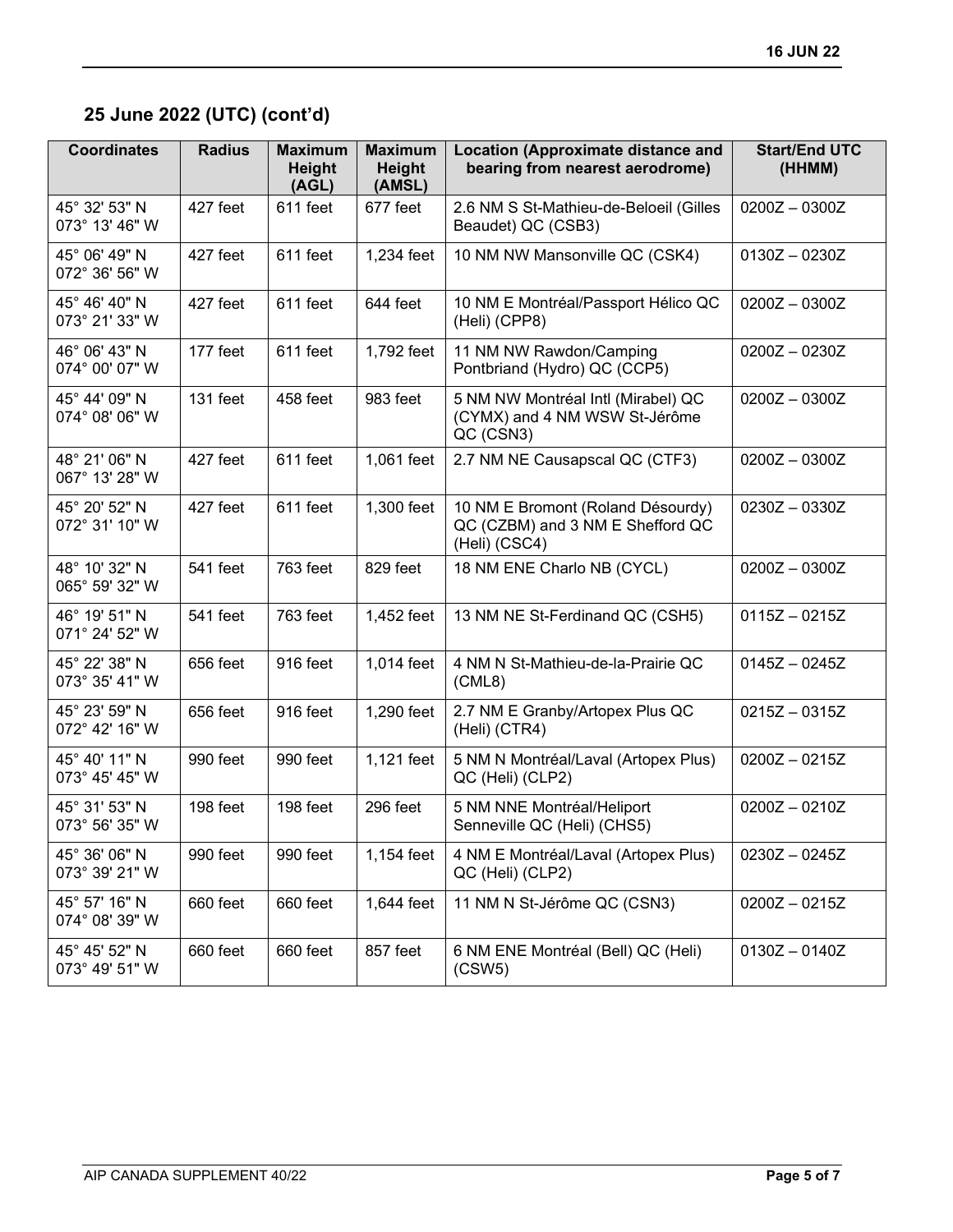## **26 June 2022 (UTC)**

| <b>Coordinates</b>                                 | <b>Radius</b> | <b>Maximum</b><br>Height<br>(AGL) | <b>Maximum</b><br><b>Height</b><br>(AMSL) | <b>Location (Approximate distance and</b><br>bearing from nearest aerodrome) | <b>Start/End UTC</b><br>(HHMM) |
|----------------------------------------------------|---------------|-----------------------------------|-------------------------------------------|------------------------------------------------------------------------------|--------------------------------|
| 45° 33' 47" N<br>$072^{\circ}$ 42' 06" W           | 541 feet      | 916 feet                          | 1,146 feet                                | 6 NM SSE St-Dominique QC (CSS4)                                              | $0200Z - 0300Z$                |
| 45° 28' 06" N<br>$072^{\circ}$ 48' 31" W           | 656 feet      | 763 feet                          | 960 feet                                  | 5 NM N Granby/Artopex Plus QC (Heli)<br>(CTR4)                               | $0200Z - 0300Z$                |
| 48° 28' 29" N<br>068° 25' 18" W                    | 427 feet      | 611 feet                          | 873 feet                                  | 3 NM ESE Rimouski QC (CYXK)                                                  | $0200Z - 0300Z$                |
| $45^{\circ}$ 26' 0.3" N<br>$072^{\circ}$ 52' 49" W | $295$ feet    | 458 feet                          | 720 feet                                  | 6 NM NW Granby/Artopex Plus QC<br>(Heli) (CTR4)                              | $0200Z - 0300Z$                |

## **02 July 2022 (UTC)**

| <b>Coordinates</b>                       | <b>Radius</b> | <b>Maximum</b><br>Height<br>(AGL) | <b>Maximum</b><br>Height<br>(AMSL) | <b>Location (Approximate distance and</b><br>bearing from nearest aerodrome)                                          | <b>Start/End UTC</b><br>(HHMM) |
|------------------------------------------|---------------|-----------------------------------|------------------------------------|-----------------------------------------------------------------------------------------------------------------------|--------------------------------|
| 45° 12' 14" N<br>$072^{\circ}$ 43' 23" W | 427 feet      | 611 feet                          | 1,005 feet                         | 5 NM S Bromont (Roland Désourdy)<br>QC (CZBM)                                                                         | $0215Z - 0315Z$                |
| 45° 29' 28" N<br>$073^{\circ}$ 50' 41" W | $133$ feet    | 458 feet                          | 556 feet                           | 4.6 NM WNW Montréal/Pierre Elliott<br>Trudeau Intl QC (CYUL)                                                          | $0200Z - 0300Z$                |
| 45° 02' 49" N<br>$073^{\circ}$ 34' 44" W | 427 feet      | 611 feet                          | 873 feet                           | 10 NM SSW St-Michel-de-Napierville<br>QC (CMN3)                                                                       | $0200Z - 0300Z$                |
| 45° 27' 41" N<br>$074^{\circ}$ 08' 06" W | 312 feet      | 458 feet                          | 556 feet                           | 4.2 NM NNE Montréal/St-Lazare QC<br>(CST3)                                                                            | $0200Z - 0300Z$                |
| 45° 25' 17" N<br>$073^{\circ}$ 51' 43" W | 377 feet      | 611 feet                          | 709 feet                           | 6 NM WSW Montréal/Pierre Elliott<br>Trudeau Intl QC (CYUL) and 3.4 NM<br>NE Montréal/Aéroparc lle Perrot QC<br>(CSP6) | $0130Z - 0230Z$                |
| 45° 28' 56" N<br>$073^{\circ}$ 48' 32" W | 427 feet      | 611 feet                          | 742 feet                           | 3 NM WNW Montréal/Pierre Elliott<br>Trudeau Intl QC (CYUL)                                                            | $0200Z - 0300Z$                |

## **03 July 2022 (UTC)**

| <b>Coordinates</b>              | <b>Radius</b> | <b>Maximum</b><br>Height<br>(AGL) | <b>Maximum</b><br>Height<br>(AMSL) | <b>Location (Approximate distance and</b><br>bearing from nearest aerodrome) | <b>Start/End UTC</b><br>(HHMM) |
|---------------------------------|---------------|-----------------------------------|------------------------------------|------------------------------------------------------------------------------|--------------------------------|
| 45° 28′ 21″ N<br>071° 30' 10" W | 89 feet       | 305 feet                          | 1.322 feet                         | 8.2 NM E Sherbrooke QC (CYSC)                                                | $0200Z - 0300Z$                |
| 46° 28' 36" N<br>070° 37' 03" W | 177 feet      | 611 feet                          | 1.530 feet                         | 6.4 NM NNW Lac Etchemin QC<br>(CSC5)                                         | $0130Z - 0145Z$                |